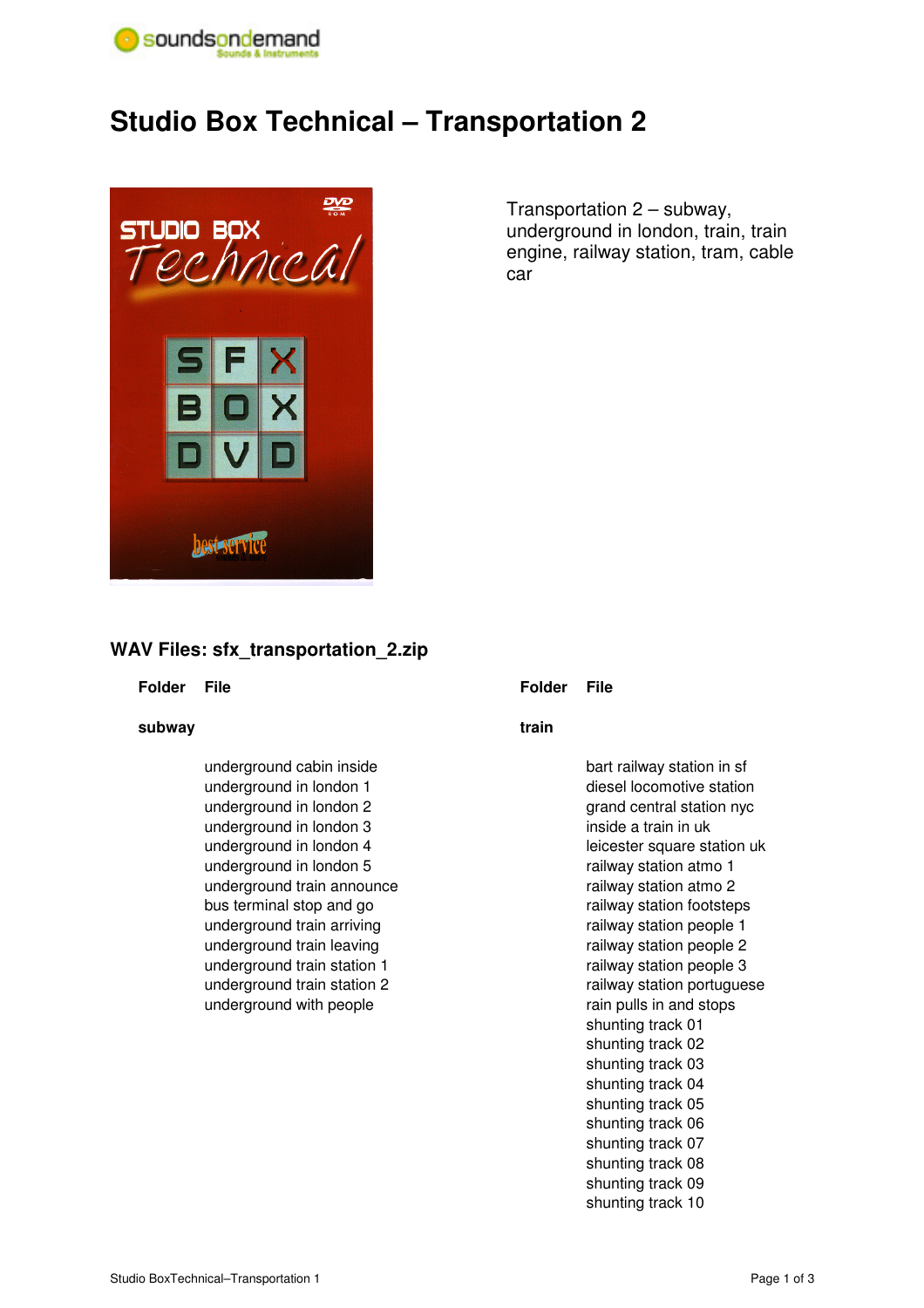# soundsondemand

#### **Folder File**

#### **train**

 sky train canada cabin steam locomotive train accelerating train cabin inside 1 train cabin inside 2 train compressed air 1 train compressed air 2 train compressed air 3 train decelerating train door closing train door opening train engine 1 train engine 2 train engine 3 train engine pressure train engine start train engine start leave train horn 1 train horn 2 train horn from usa train horn twice train ice passing 1 train ice passing 2 train leaving 1 train leaving 2 train leaving 3 train leaving slowly train long arriving train passing 1 train passing 2 train passing 3 train passing 4 train passing 5 train passing 6 train passing 7 train passing 8 train passing quickly train passing very quickly train passing with hooter train passing with horn 1 train passing with horn 2 train people getting out train reversing and moving train rolls by slowly 1 train rolls by slowly 2 train rolls by slowly 3 train rolls in station 1 train rolls in station 2 train squeal 1 train squeal 2 train squeal 3

### **Folder File**

#### **train**

 train stopping and leaving train stops 1 train stops 2 train stops 3 train stops at a signal train waiting bell in usa train with bell horn in usa trolley usa inside trolley usa outside

# **tram**

 cable car in san francisco cable car riding in sf tram arrival 1 tram arrival 2 tram arrival with people tram bell 1 tram bell 2 tram bell 3 tram bell 4 tram cabin inside 1 tram cabin inside 2 tram cabin inside 3 tram door closing 1 tram door closing 2 tram door open and close tram doors close and leave tram leave 1 tram leave 2 tram leave 3 tram leave and arrival tram passing 1 tram passing 2 tram passing 3 tram short ride tram ticket canceler 1 tram ticket canceler 2 tram ticket canceler 3 tram ticket canceler 4 tram ticket canceler 5